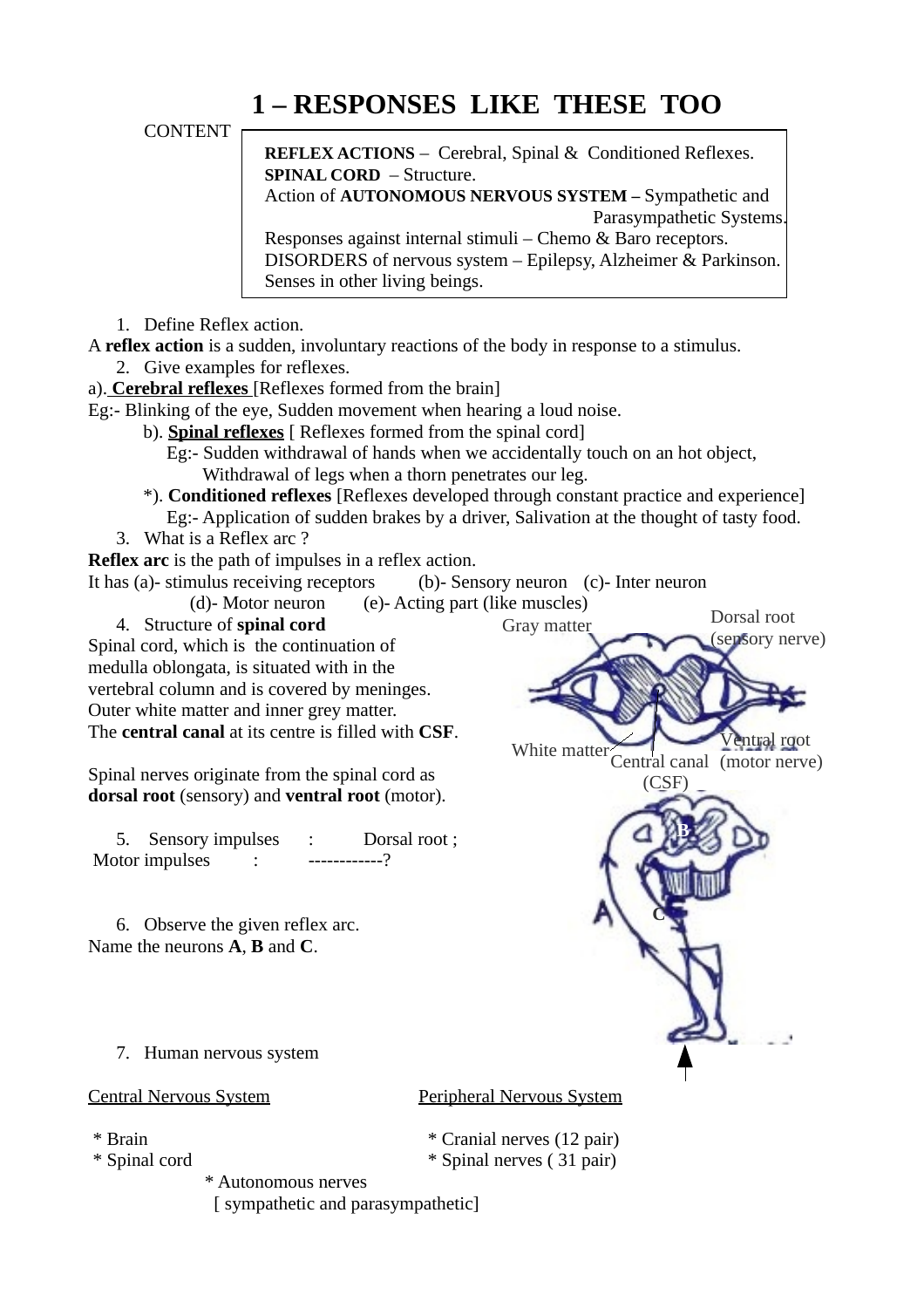8. Reflex actions, sometime, serve as a protective mechanism. How ? Due to reflex action, the Sympathetic system start functioning and as a result, physiological activities like working of heart and lungs increase to produce more energy. Thus our body becomes equipped to face the critical situation.

| 9. The contrasting actions of byinpathetic and parasympathetic nervous systems                     |                                               |  |  |  |
|----------------------------------------------------------------------------------------------------|-----------------------------------------------|--|--|--|
| SYMPATHETIC SYSTEM                                                                                 | PARASYMPATHETIC SYSTEM                        |  |  |  |
| - Dilation of eye pupil                                                                            | - Constriction of eye pupil                   |  |  |  |
| - Increase the rate of heart beat                                                                  | - Decrease the rate of heart beat             |  |  |  |
| - Dilation of trachea                                                                              | - Constricton of trachea                      |  |  |  |
| - Conversion of glycogen to glucose                                                                | - Conversion of glucose to glycogen           |  |  |  |
| - Secretion of hormones increase                                                                   | - Secretion of hormones decrease              |  |  |  |
| -Relaxation of the muscles of urethra                                                              | -Contraction of the muscles of urethra        |  |  |  |
| - Decrease in the secretion of saliva, functions of $\vert$ - Increase in the secretion of saliva, |                                               |  |  |  |
| stomach, intestinal peristalsis.                                                                   | functions of stomach, intestinal peristalsis. |  |  |  |

|  | 9. The contrasting actions of Sympathetic and parasympathetic nervous systems |  |  |  |  |  |  |  |
|--|-------------------------------------------------------------------------------|--|--|--|--|--|--|--|
|--|-------------------------------------------------------------------------------|--|--|--|--|--|--|--|

10. List out the physiological changes that may occur when a boy facing the audience during a competition.

11. Give examples for receptors capable for receiving internal stimuli.

**Chemoreceptors** [stimulated by chemicals]

**Baroreceptors** [ stimulated by internal pressure]

12. Give examples for internal stimuli.

Change in blood pressure, Change in the level of CO2 in blood, Change in water content, Change in the content of blood, Presence of germs etc.

13. Give example for the responses due to internal stimuli.

Increase in the body temperature, Tiredness, Unconsciousness, Vomiting etc.

14. Disorders of the nervous system

Alzheimer disease, Parkinson disease, Epilepsy, Stroke, Paralysis, Poliomyelitis, Rabies, Leprosy etc are examples for nervous disorders.

| <b>Defect / Disorder</b> | <b>Cause, Symptom</b>                                                                                                                                                                                           | <b>Remedy</b>                                                         |
|--------------------------|-----------------------------------------------------------------------------------------------------------------------------------------------------------------------------------------------------------------|-----------------------------------------------------------------------|
| Alzheimer disease        | Continuous degeneration of neurons due to plaque<br>by the accumulation of an insoluble protein.<br>Complete loss of memory.                                                                                    | No apt treatment.<br>Patient need special<br>attention and care.      |
| <b>Parkinson disease</b> | Degeneration of specific ganglions in the brain due<br>to the deficiency of dopamine (a neurotransmitter).<br>Tremor(due to irregular movement of involuntary<br>muscles), flow of saliva, loss of body balance | Dopamine treatment.<br>Patient need care and<br>sympathetic approach  |
| <b>Epilepsy</b>          | Discharge of irregular electrical impulses from<br>brain.<br>Fits (due to uncontrolled muscular contractions),<br>unconsciousness, clenching of teeth, biting of<br>tongue, frothy discharge from mouth, noise  | Treatment taking<br>medicine regularly till<br>the prescribed period. |
| <b>Stroke</b>            | Damage to brain tissues due to the lack of blood<br>(either by cerebral thrombosis or haemorrhage)<br>Paralysis of any one side of the body, completely.                                                        |                                                                       |
| <b>Paralysis</b>         | Partial or complete loss of responses due to various<br>reasons.                                                                                                                                                |                                                                       |

Rasheed Odakkal 9846626323